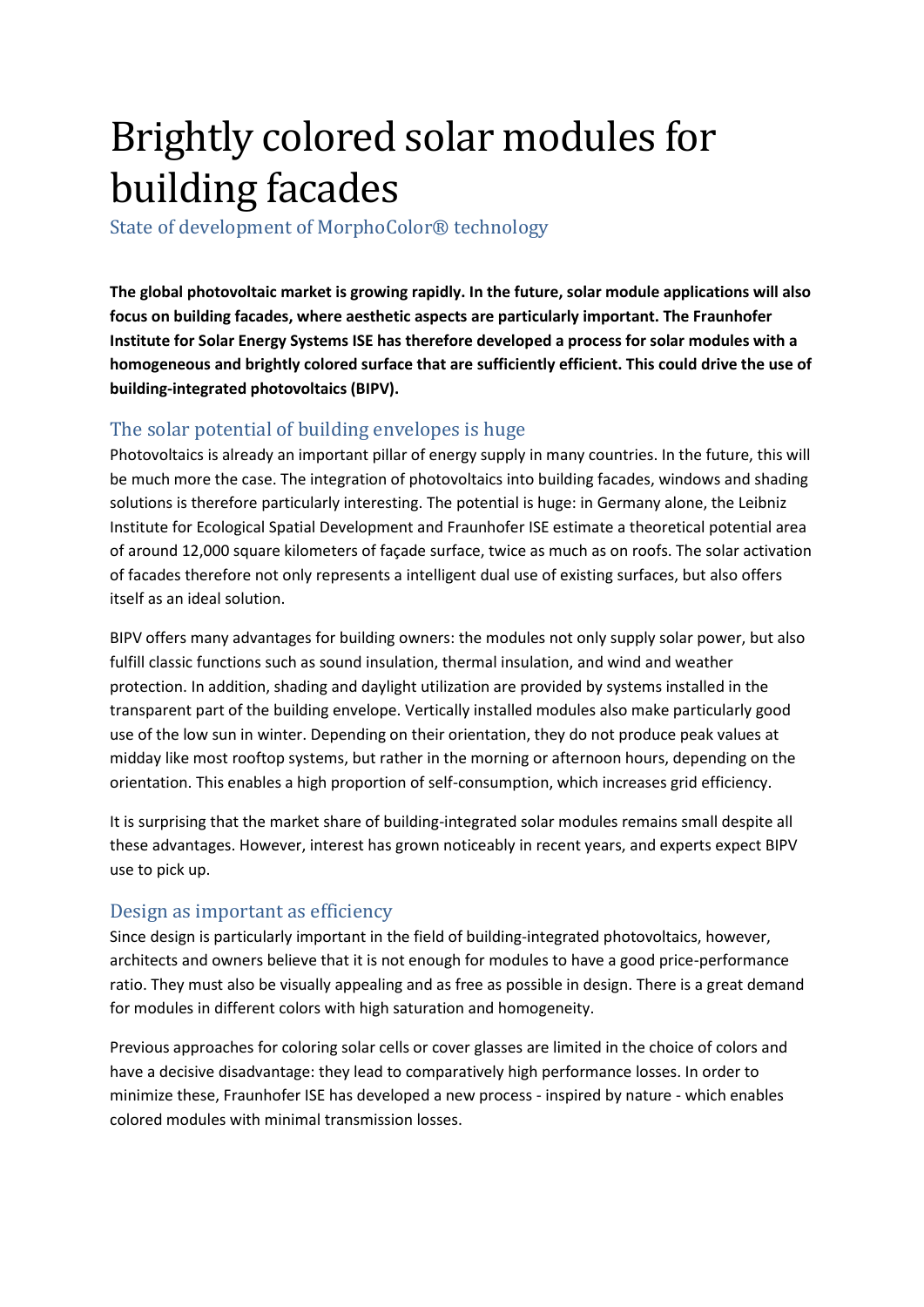

*The new photovoltaic modules can be manufactured in the desired color. Photo: Fraunhofer ISE*

## Innovative coating: Morpho butterfly as model

A phenomenon observed in the morpho butterfly served as the starting point for the development. Its special feature is the strong blue coloration of its wings. However, this is not due to color pigments on the wing surface, as is the case with other butterflies, but to a three-dimensional surface structure with lamellae on a nanometer scale. The lamellae can only be seen under an electron microscope and have the property that they interfere with incident light. Light of a certain wavelength (blue) is reflected by the many lamellae. The reflections reinforce each other, resulting in a bright color impression.

The key feature of such a structure is that it remains transparent to other wavelengths. As a result, it achieves a strong coloration with high light transmission at the same time. By changing the distances between the lamellae, the reflected color can be specifically adjusted.

Fraunhofer ISE has now succeeded in demonstrating the feasibility of a coating with which such color-giving three-dimensional surface structures can be applied to large areas of cover glass for PV modules. The coating consists of a dielectric material and enables high color saturation as well as good viewing angle stability. The color can be customized. Compared to uncoated cover glass, the colored modules have a relative power loss of only 7 percent, i.e. a 150-watt module still delivers about 140 watts with the colored cover glass.